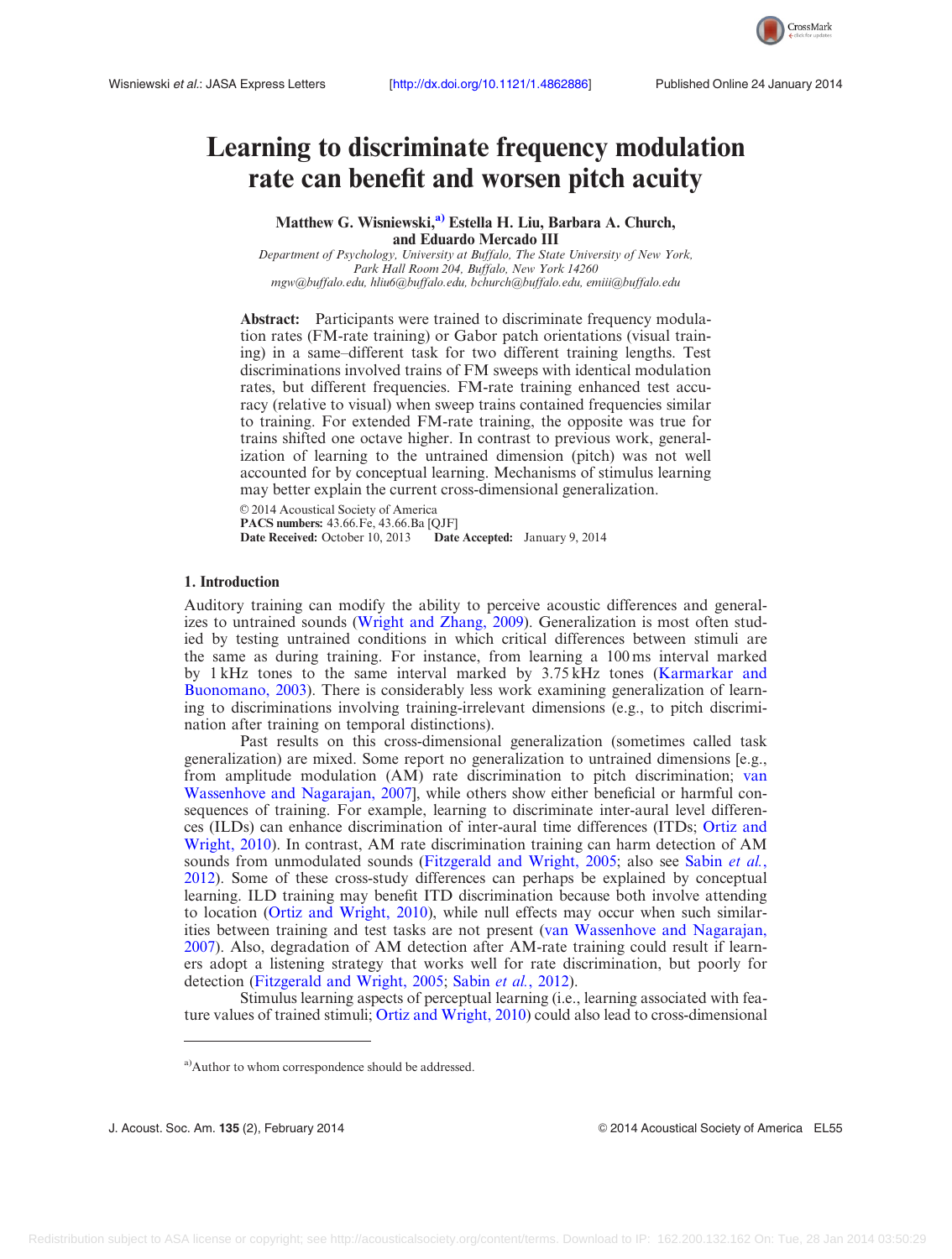generalization. Studies focused on stimulus learning suggest that reweighting of connec-tions from sensory representations to higher-level decisional areas (e.g., [Petrov](#page-5-0) *et al.*, [2005](#page-5-0)), and/or modifications to sensory representations themselves (e.g., [Mercado](#page-5-0) et al., [2001](#page-5-0)) cause changes in acuity. If sounds used to test generalization to an untrained dimension share features with trained sounds, then benefits could arise when processing of those features has been enhanced at a decisional and/or representational level. If features are not shared, possibly because different neural populations are engaged, learning could decrease acuity. This may happen if learning "tunes out" neurons containing discriminative information along a training-irrelevant dimension in weighted connections (for a similar effect in vision, see [Petrov](#page-5-0) *et al.*, 2005), or if enhancing representations of trained sounds comes at the cost of other representations (e.g., by shifts in the characteristic features of receptive fields; [Mercado](#page-5-0) et al., 2001; [Weinberger, 2007\)](#page-5-0).

The current study examines possible stimulus learning effects in crossdimensional generalization. Listeners were trained to distinguish frequency-modulated sweep trains varying in repetition rate (FM-rate training) or Gabor patches differing in orientation (visual training). In generalization tests conducted before and after training, the relevant discrimination dimension was pitch (i.e., the frequencies spanned by each sweep) rather than rate. Frequencies within test sweep trains either overlapped those heard during training ( $\sim 0.5$ –1 kHz) or were an octave higher ( $\sim 1-2$  kHz). If conceptual learning drives generalization, then FM-rate training should produce similar effects as visual training, or worsening for both pitch ranges if listeners adopt a non-optimal listening strategy ([Fitzgerald and Wright, 2005](#page-5-0)). In contrast, stimulus learning may benefit acuity in the trained pitch range due to the similarity of representations utilized during training and testing. Acuity for untrained pitch ranges should be degraded or unchanged given more disparate stimulus-activated neural populations during training and test.

#### 2. Methods

# 2.1 Participants

Thirty-two normal-hearing students at the University at Buffalo, The State University of New York, participated for course credit.

# 2.2 Design, stimuli, and apparatus

A mixed 2 (training type)  $\times$  2 (training length)  $\times$  2 (pitch range)  $\times$  2 (test) design was used. Training type (FM-rate or visual) and training length (limited or extended) were the between-participants factors. Levels of pitch range refer to whether or not the frequencies contained in sweeps during tests were similar (trained range) or dissimilar to those experienced during training (untrained range). Levels of test were pre- and post-test.

FM sweep trains (described in Sec. 2.3) varied in repetition rate or frequencies within modulation. Visual stimuli were Gabor patches of different orientations (45<sup>o</sup>) and  $49^{\circ}$ ). Stimuli were generated in MATLAB (Mathworks, Inc., Natick, MA). Experimental procedures were executed using DMDX [\(Forster and Forster, 2003\)](#page-5-0) and sounds were heard over Audio-Technica ATH-m40fs headphones (Audio-Technica, Stow, OH) at  $\sim$  65 dB sound pressure level.

## 2.3 Procedures

Participants indicated whether consecutively presented stimuli were the same or different using marked computer keys. Silence lasting 500 ms and a blank screen separated intervals. For "same" trials of FM-rate training, 12 Hz sweep trains with upward sweeps spanning 0.5–1 kHz were presented in both intervals. On "different" trials one interval contained a 10.4 Hz repetition rate train containing the same frequencies [Fig. [1\(A\)](#page-2-0)]. Participants trained with Gabor patches performed an analogous task [Fig. [1\(B\)\]](#page-2-0). "same" and "different" trials occurred with equal probability. There were 24 trials per training block (limited  $=$  2 blocks, extended  $=$  16 blocks). Trial order was completely randomized within a block and feedback was given after responding.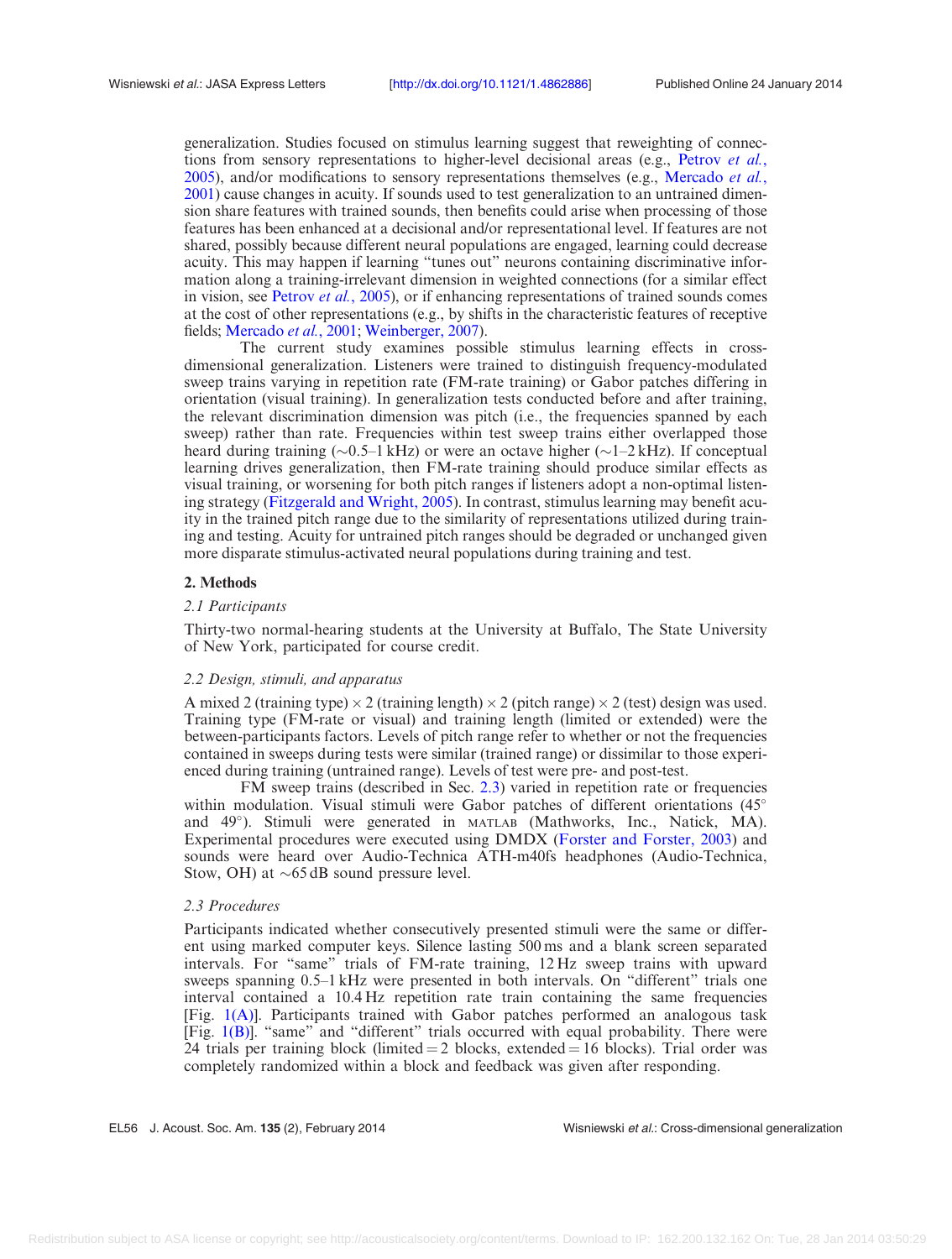<span id="page-2-0"></span>

Fig. 1. Depiction of example "different" trials for (A) FM-rate training; (B) visual training; (C) the trained pitch range phase of pre- and post-tests; and (D) the untrained pitch range phase of pre- and post-tests. In each panel, the "standard" stimulus (i.e., the stimulus presented in both intervals on "same" trials) is shown first, followed by one example of a stimulus that could have been presented on "different" trials (see text for descriptions of all possible stimuli). In the actual experiment, order was balanced across intervals. Sounds are depicted as spectrograms with frequency plotted on a linear scale.

Pre- and post-tests had two phases, both of which employed the same–different task described above. All sounds presented in tests had 12 Hz repetition rates. In the trained pitch range phase, intervals of "same" trials were identical to training. One interval during "different" trials contained sweeps spanning 0.51–1.02 kHz,  $0.52-1.04$  kHz, or  $0.53-1.06$  kHz [Fig.  $1(C)$ ]. In the untrained pitch range phase, "same" trials contained trains with sweeps spanning 1–2 kHz. "Different" trials contained one interval with sweeps spanning frequencies from 1.02–2.04 kHz, 1.04–2.08 kHz, or 1.06–2.12 kHz [Fig. 1(D)]. There were 24 randomized trials per phase (48 trials per test) in which no feedback was given. Half of the participants completed the trained pitch range phase first in tests. The order was reversed for the other half. Participants were told that the overall pitch of stimuli would change between phases. For the limitedtraining condition, all training and testing was completed in one session. For extended training, the pre-test and half of training occurred on the first day, and the second half of training and the post-test were completed the following day.

## 3. Results

Percent correct was used as an accuracy measure. For each group, training led to learning [Fig. [2\(A\)\]](#page-3-0), confirmed by higher last block than first block accuracy,  $p < 0.05$ (planned comparison single sided *t*-tests). Figure  $2(B)$  shows accuracy averaged across "same" and "different" trials for each training type and pitch range in the pre- and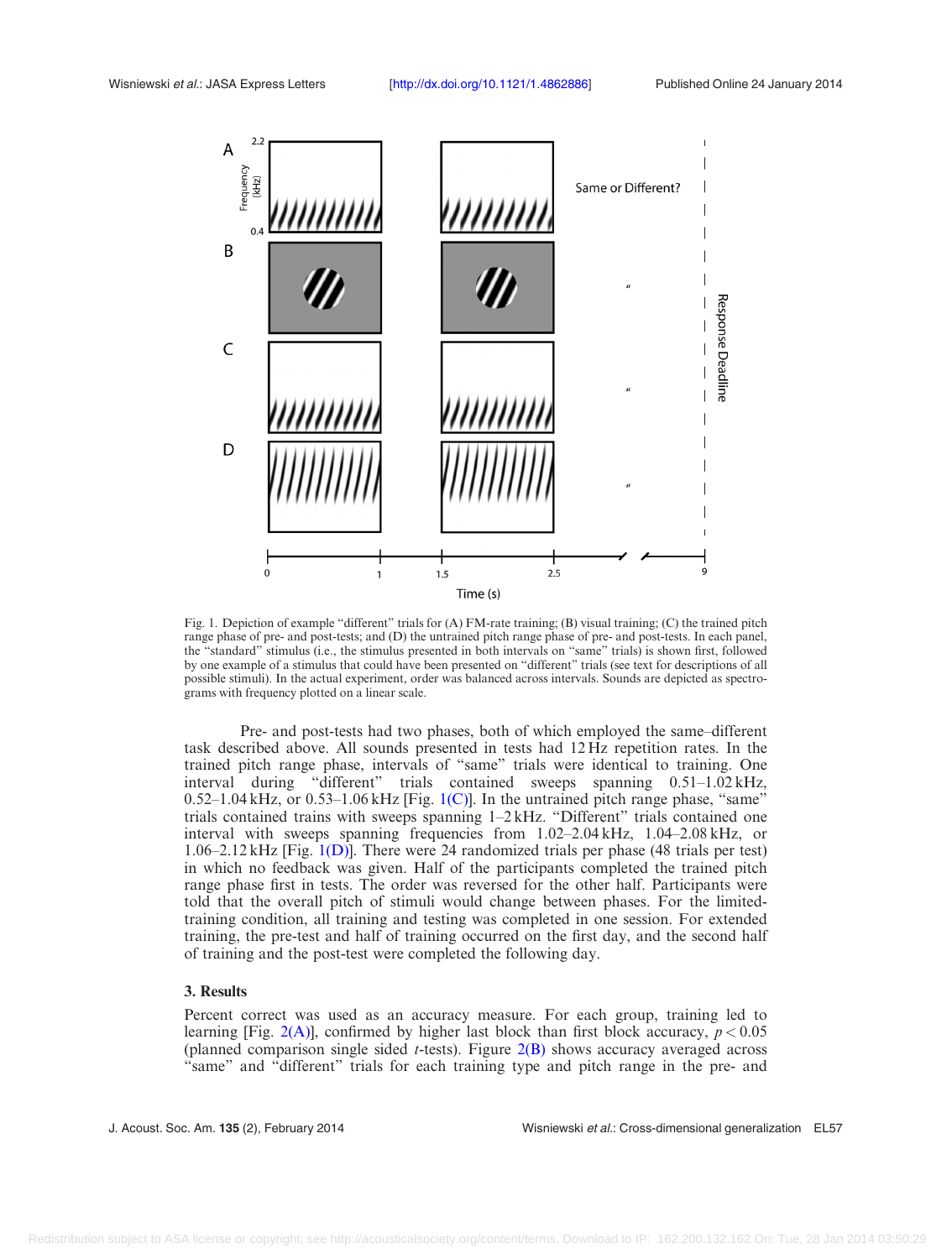<span id="page-3-0"></span>

Fig. 2. (A) Mean accuracy in each training block. (B) Mean accuracy averaged across "same" and "different" trial types for each combination of the between and within participant factors. Open markers indicate pre-test and filled markers indicate post-test accuracy. Circles represent the trained pitch range and triangles represent the untrained pitch range. (C) Mean accuracy [adjusted for post-test  $ln(\beta)$  and mean pre-test accuracy] for "different" trials in the post-test. All error bars show standard error of the mean. Error bars are omitted from (B) for clarity.

post-tests. Of critical interest here, however, is performance on "different" trials. "Same" trials for the trained pitch range were identical to those experienced during training, decreasing their significance in measuring generalization. Therefore, statistical analyses focused solely on "different" trial accuracy.

Post-test  $\ln(\beta)$ , a response bias signal detection parameter (here  $> 0$  if "same" biased and <0 if "different" biased), was negatively correlated with post-test accuracy,  $r(30) = -0.72$ ,  $p < 0.001$ . A mixed model 2 (training type)  $\times$  2 (training length)  $\times$  2 (pitch range) analysis of covariance on post-test accuracy therefore included post-test  $\ln(\beta)$  as a covariate. Pre-test accuracy was also used as a covariate because it correlated with post-test accuracy,  $r(30) = 0.62$ ,  $p < 0.001$  (Liu *et al.*[, 2008](#page-5-0)). Accuracies (adjusted for the covariates) for "different" trials in the post-test are shown in Fig. 2(C).

Marginal effects of training type,  $F(1,26) = 3.88$ ,  $p < 0.10$ ,  $\eta_p^2 = 0.13$ , and training length,  $\overline{F}(1,26) = 3.34$ ,  $p < 0.10$ ,  $\eta_p^2 = 0.11$ , were found along with a significant three-way interaction,  $F(1,26) = 4.85$ ,  $p < 0.05$ ,  $\eta_p^2 = 0.16$ , suggesting differential effects of training across conditions and that the null effect hypothesis predicted by conceptual learning should be rejected.<sup>[2](#page-5-0)</sup> All other interactions were non-significant,  $F < 2.1$ .

Planned contrasts were performed separately for each pitch range to determine whether the interaction was consistent with worsening predicted by conceptual learning (worse performance for FM-rate training) or bidirectional generalization predicted by stimulus learning (better or worse performance for FM-rate training depending on pitch range; see Introduction, Sec. [1\)](#page-0-0). For the trained range [circles in Fig.  $2(C)$ ], the conceptual learning contrast (visual limited  $\approx$  visual extended  $>$  FM-rate limited  $\approx$  FM-rate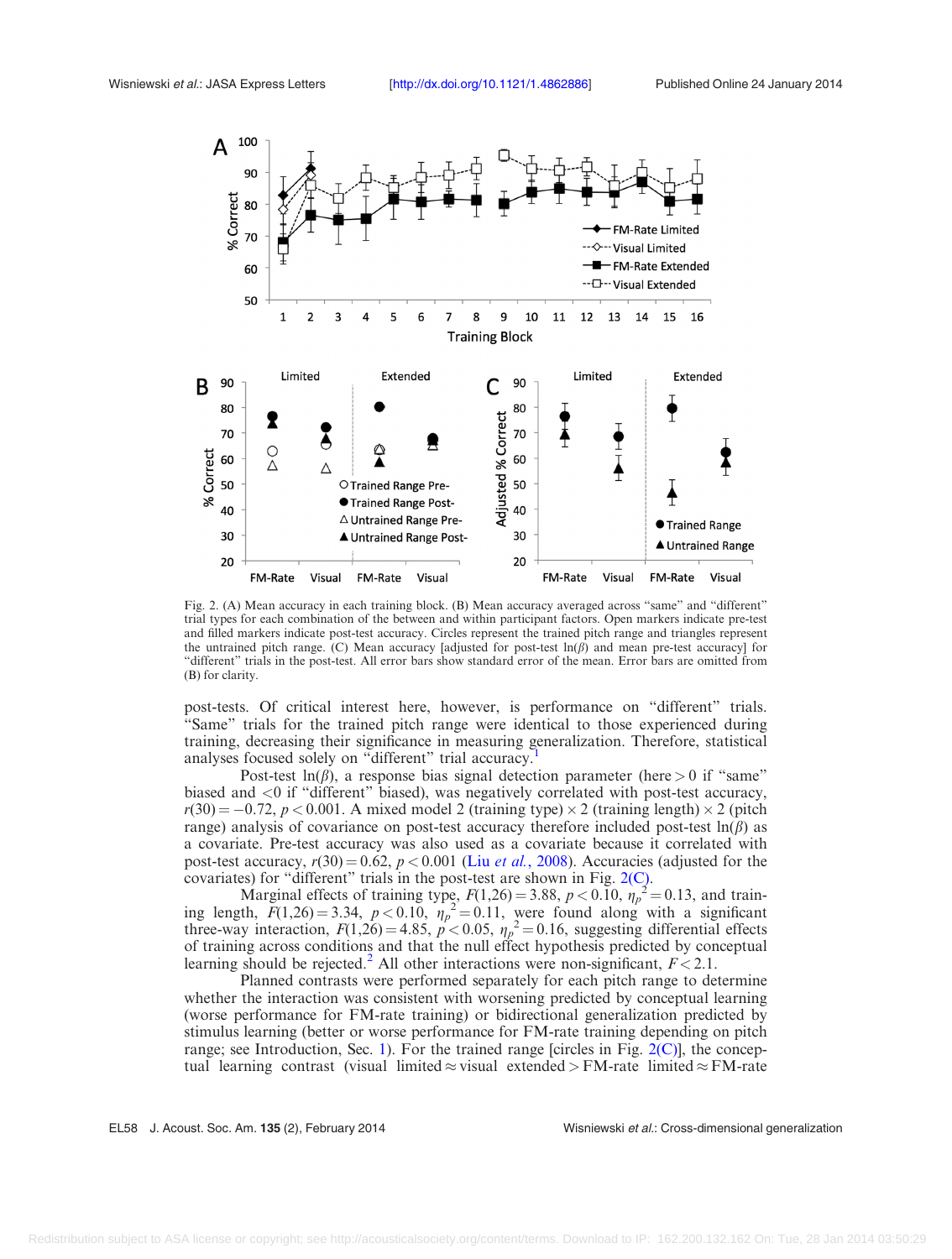extended) was significant in the opposite direction as predicted,  $F(1,26) = 8.05$ ,  $p < 0.01$ ,  $\eta_p^2$  = 0.36. That is, FM-rate training was more accurate than visual. The stimulus learning contrast (FM-rate extended > FM-rate limited > visual limited  $\approx$  visual extended) was significant in the hypothesized direction,  $F(1,26) = 7.75$ ,  $p < 0.01$ ,  $\eta_p^2 = 0.35$ , supporting greater accuracy for FM-rate training in the trained pitch range.

Neither the hypothesized conceptual (visual limited  $\approx$  visual extended  $>$  FMrate limited  $\approx$  FM-rate extended), or stimulus learning contrast (visual limited  $\approx$  visual extended  $>$  FM-rate limited  $>$  FM-rate extended), significantly fit the data in the untrained range [triangles in Fig. [2\(C\)](#page-3-0)],  $F < 2$ . This may reflect the fact that the limited FM-rate group actually outperformed the visual training groups, while the extended FM-rate group performed worse than visual groups. A post hoc contrast better fit to this pattern (FM-rate limited  $>$  visual extended  $>$  visual limited  $>$  FM-extended) suggests that this was the case,  $F(1,26) = 10.11$ ,  $p < 0.01$ ,  $\eta_p^2 = 0.47$ .

#### 4. Discussion

If cross-dimensional generalization was driven by attention to repetition rate or learned rate-specific listening strategies, then we would have seen an absent or solely negative effect of learning on pitch discrimination. Neither event occurred. Note that conceptual learning associated with response demands and/or procedure is also an unlikely account of the data given the similarity of FM-rate and visual training tasks in these aspects. For stimulus learning, we predicted benefits for the trained pitch range, but harmful effects for the untrained range. This hypothesis was consistent with trained range performance, but not with the untrained range where acuity was benefited before it was degraded.

One possible explanation for this result is that stimulus representations overlapped largely early in training, perhaps in neurons responding to specific spectrotem-poral features (e.g., upward FM; see Sabin et al.[, 2012\)](#page-5-0), but this overlap decreased with extended training (e.g., Blake et al.[, 2002\)](#page-5-0). Alternatively, learning could have involved a switch from the utilization of high-level representations tuned to a wide range of frequencies to lower-level representations with finer frequency resolution ([Ahissar](#page-5-0) et al., 2009). In either situation, reweighting might benefit performance initially in the untrained range, but then degrade it when the informative neural populations are no longer shared between tasks. Currently, we can only speculate as to specific mechanisms, as our design was not meant to parse these theories.

In [Ortiz and Wright's \(2010\)](#page-5-0) cross-dimensional generalization study, benefits from ILD to ITD decreased 24 h post training. Although ILD trained listeners outperformed a naïve control group at this time point, worsening during the delay was proposed to result from consolidation of ILD stimulus learning that came at the cost of ITD performance. Training length is confounded with the possibility of overnight consolidation in the current study, leaving the possibility of a consolidation contribution to worsening seen here. Another possibility is that stimulus exposure underlies our cross-dimensional generalization (e.g., [Wright](#page-5-0) et al., 2010). That is, mere exposure to a 12 Hz (0.5–1 kHz) train, rather than rate training, might enhance acuity along the pitch dimension for that sound, but degrade it for others. These consolidation and exposurerelated effects are stimulus-learning explanations in that they are related to features of sounds, not learning of relevant dimensions, procedures, or response demands. Whether explicit rate training, consolidation, or exposure led to the generalization patterns seen here are key questions for future behavioral and theoretical investigations. Nevertheless, the current work demonstrates the utility of studying cross-dimensional generalization from a stimulus learning perspective, and suggests new research directions for further developing perceptual learning theory.

#### Acknowledgments

This work was supported by NSF Grant No. SBE 0542013 to the Temporal Dynamics of Learning Center. The authors thank P. Q. Pfordresher, J. Sawusch, and M. Dent for comments. We also thank J. Boomer for providing Gabor patch stimuli.